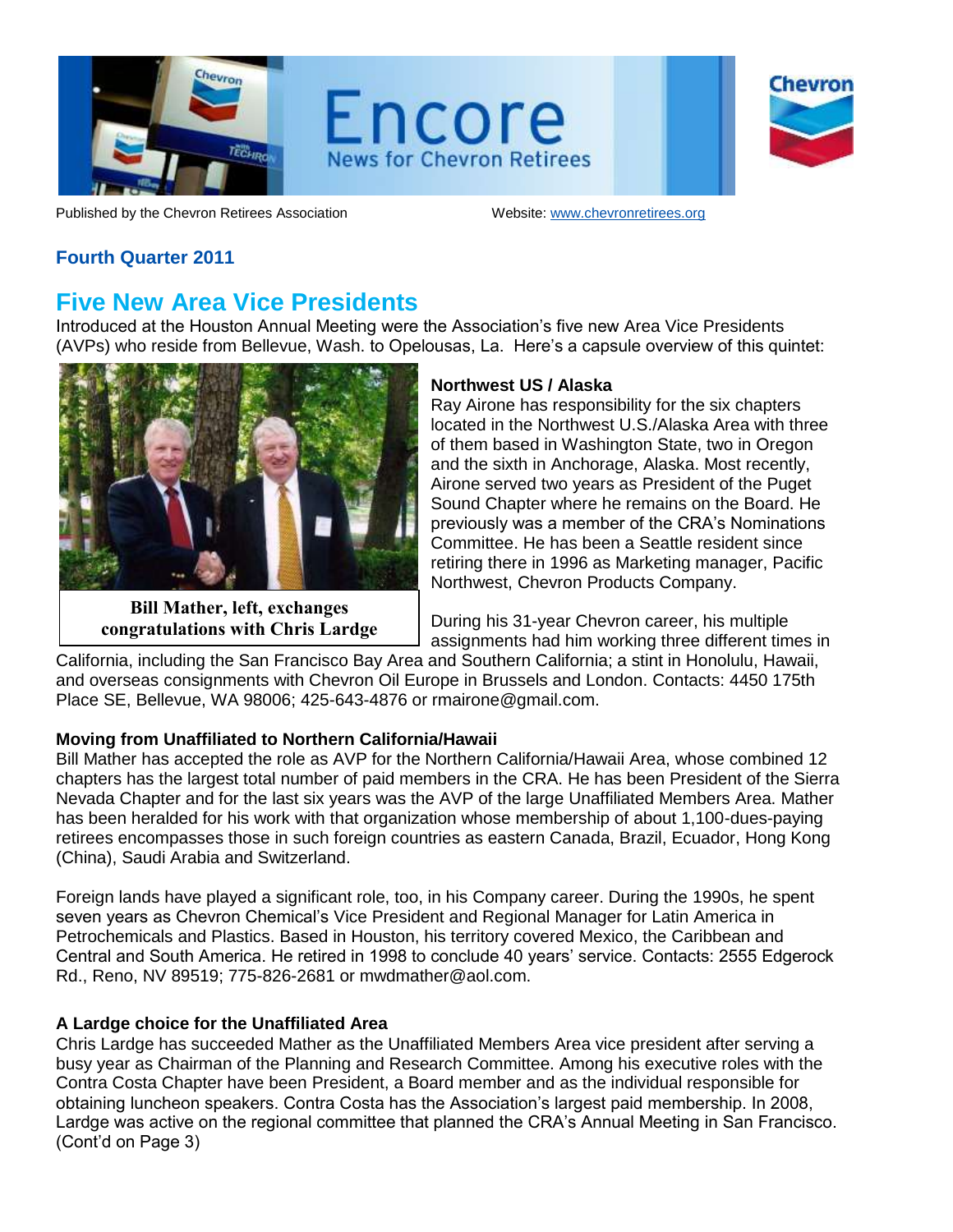## **President's Letter**

I appreciate the honor and welcome the opportunity to serve as President of CRA as we begin our fifth decade following in the footsteps of those Past Presidents and leaders who have set high standards for the Association over the past forty years.

My primary focus as a new President is to staff the organization and identify projects that will advance the goals and objectives of the Association. At the national meeting this past May, I finalized selection of the new Secretary (MJ Stone) and Treasurer (Pat Branson) who are replacing Mary Lou Baugher and Merle Hufford, respectively, who are stepping down after many years of dedicated service.

Continuing Committee Chairs are Al Horan (Benefits), Skip Rhodes (Public Affairs), Tom Boaz (Budget and Finance), Dennis Dauphin (Communications), and Frank Coe (Demographics). They have provided strong leadership and will continue to do so.

Bill Schultz is chairing the Planning and Research Committee and will bring a fresh perspective to the role. He is replacing Chris Lardge who will oversee the Unaffiliated retirees as Area VP. Chris brings an excellent background to this position and will provide vital leadership to *maintain and grow the services to those who are not affiliated with a chapter.* 

Ernie Breaux will chair the Nominating Committee and Charlie Rhoads will be the Membership Advisor. Both roles are vital to continue a succession plan for leaders of CRA of the future and to maintain and grow membership in CRA. Ernie is planning to make a *strong push to identify new leaders* so stay tuned and get involved. Charlie has several great ideas *for member development both at the local and national level.* 

Since we will *continue with our CRA 2020 plans* to make the local, area and national organization best for our members, John Bulla and John Dewes will continue to lead this effort . You will hear more from them as the next steps take shape.

The 11 geographical Areas of CRA have re-elected or elected new Vice Presidents as follows : Canada (Bob Bradbury),Gulf Coast (James Mouille'), Intermountain (MJ Stone), Midwest (John Bulla), North Atlantic Seaboard (Kevin Ryan), Northern California/Hawaii (Bill Mather), Northwest/Alaska (Ray Airone), South Atlantic Seaboard (Rudy Treml), South Texas (Glenn Dutton), Southern California (Herb Farrington), and the Plains (Lee Johnson). These officers are key to effective national and local management. *Chapter robustness, membership development, social group support, effective communication between local and national, and demographic data management are important goals for the AVPs.*

The intent of all of us is to serve members' needs and focus on CRA's *core mission of providing value to our members.*

Last and certainly not least is our past president Ernie Breaux, who served CRA very well over the past two years and through his leadership left *a legacy of improvements* in our benefits, communications, finance, organization, public affairs, and membership areas. Ernie has been a great help during my transition as President and as a continuing resource. I am beginning to appreciate the leadership requirements of the job and want to acknowledge other past presidents of CRA (Charlie Rhoads, Bill Leney, Bob Olmstead, John Dewes, Roy Adams, Don Ostrom, Clyde Carter, Elmer Williams and, of course, Clay McElroy) for what they have contributed to and done for CRA.

Many of us met at the Planning Meeting at the end of the national meeting this past May to formulate our plans for the next year. You will hear more about these plans as they evolve but some highlights not already mentioned, in italics*, include new benefit programs not provided by or through Chevron (e.g., discounted auto/home insurance), enhanced electronic communications, improved ways to assist Chevron (e.g., increase Chevron Advocacy Network participation by CRA members) and improve ways*  (Cont'd on Page 3)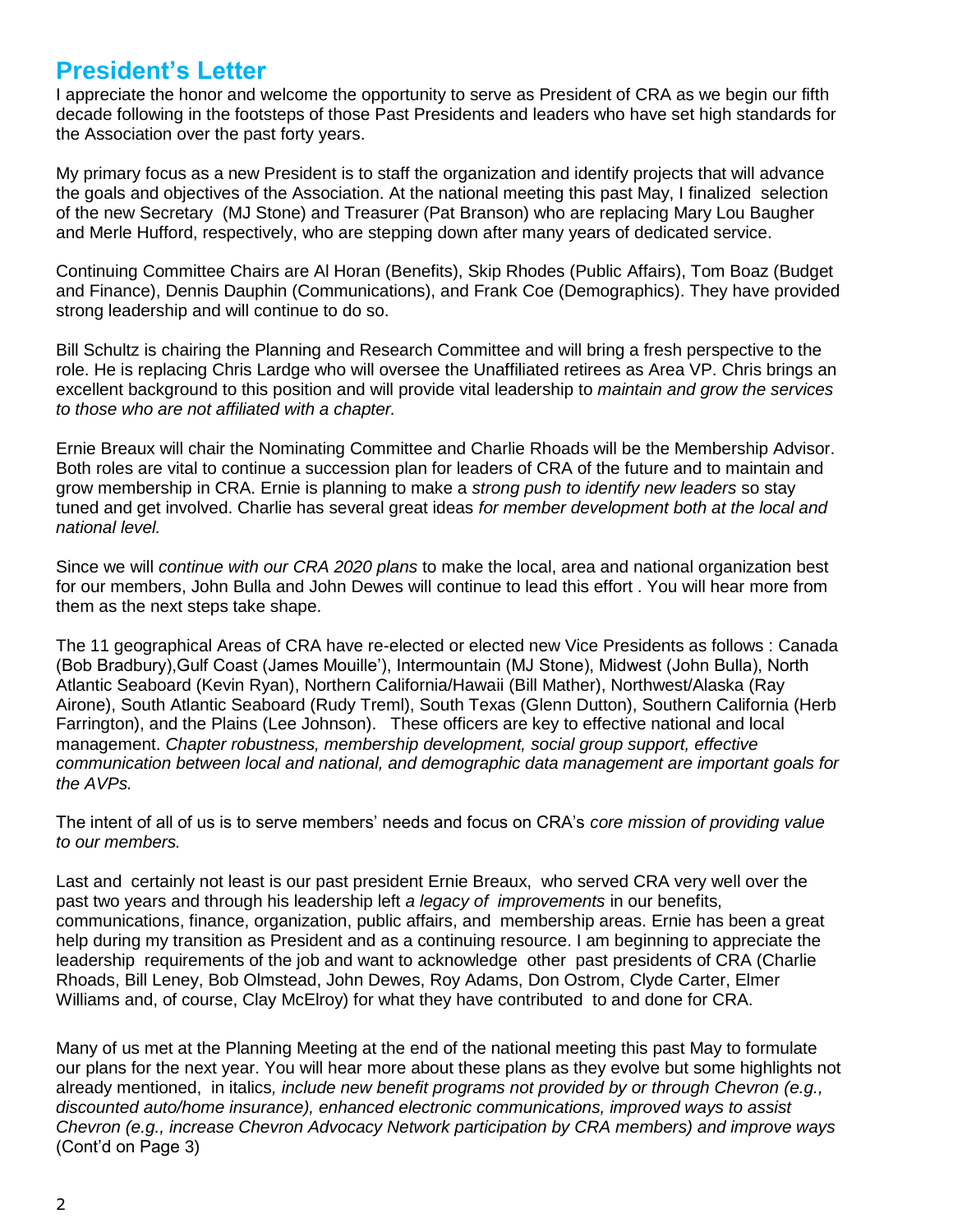# **Five New Area Vice Presidents**

### (Cont'd from Page 1)

His 32-year Chevron career was focused on foreign assignments. Lardge, a UK native, performed some team salary survey work in Brazil and the Bahamas, conducted an on-site Total Quality Review for Saudi Arabia HR and supervised expatriate and third country national pay and benefits in London for Chevron Oil Europe. Retirement came in 2000 as Manager, Corporate Human Resources, in San Ramon. Contacts: 323 Draeger Drive, Moraga, CA 94556; 925-376-8591 or chrislardge@aol.com.

### **Doing double duty as AVP and Chapter President**

James Mouille' is now the CRA's AVP for the Gulf Coast whose 11 chapters are situated in the states of Alabama (1), Louisiana (6) and Mississippi (4). He is also serving his fifth year as President of the Acadiana Chapter. Meetings are held at the Opelousas, La., Petroleum Club. This year the members attending the chapter's annual Christmas luncheon will donate unwrapped toys to the annual Toys for Tots Campaign.

Mouille' concluded a 34-year Company career by retiring from Texaco's Louisiana-based Gas Plants Division in 1999 just prior to the merger with Chevron. He was the Materials coordinator for Warehousing and Purchasing in the Louisiana Area. He also was a member of the former Texaco retiree "chapter" in Iberia. Contacts: 832 Texas Eastern Rd., Opelousas, La 70570; 337-942-7233 or mouille6@aol.com.

### **AVP plus ninth year as Orange Chapter President**

Glenn Dutton is known for the six exceptional years he served as the Association's Demographics Committee chair. Add two years to that total as the Planning and Research Chair. Also impressive is the nine ongoing years he has accumulated as President of the Orange, Texas, Chapter. His newest CRA role is as the South Texas AVP, whose territory spans seven chapters in the



**Glenn Dutton, James Mouille', Bill Mather, Ray Airone – new AVPs**

Lone Star State with three in Houston. Among his volunteer activities are serving as a guide and tour boat operator in the Shangri-la Botanical Gardens of Orange County; as a stage crewmember for the Lutcher Theater, whose productions include lots of children shows; and on a Military Honors Group.

Dutton served 31 years for Gulf and then the Chevron Plastics Division. He retired in 1998 as Maintenance Supervisor for the Chevron Chemicals Pilot Plant in Orange. Contacts: 2223 N.33rd Street, Orange, TX 77630; 409-886-2680. E-mail: gldu@aol.com.

## **President's Letter**

### *(Cont'd from Page 1)*

*that Chevron can help CRA (e.g., benefit matters, pension supplementation, issue management), keep CRA member information current and build on the excellent relationship that CRA has with all its constituents through better communication and understanding.*

*Most important is the support of our chapters and its members*. CRA exists as a service to its members and it will do this as best as it can, all things considered. Membership is key to robustness. Retirees join CRA for many reasons but they certainly get value from it in different ways. CRA appreciates this and will, in its core Chapter support efforts, make them as robust as possible. Naturally, chapters will evolve but CRA is a national organization built on local strength.

The CRA leadership team will remain focused on its commitment to you as a member, to address the welfare and economic well-being of our members, their spouses and surviving spouses. We are committed to ensuring that the progress established during the past administrations will continue to evolve and be refined as we move forward. We will monitor and continue to improve the way we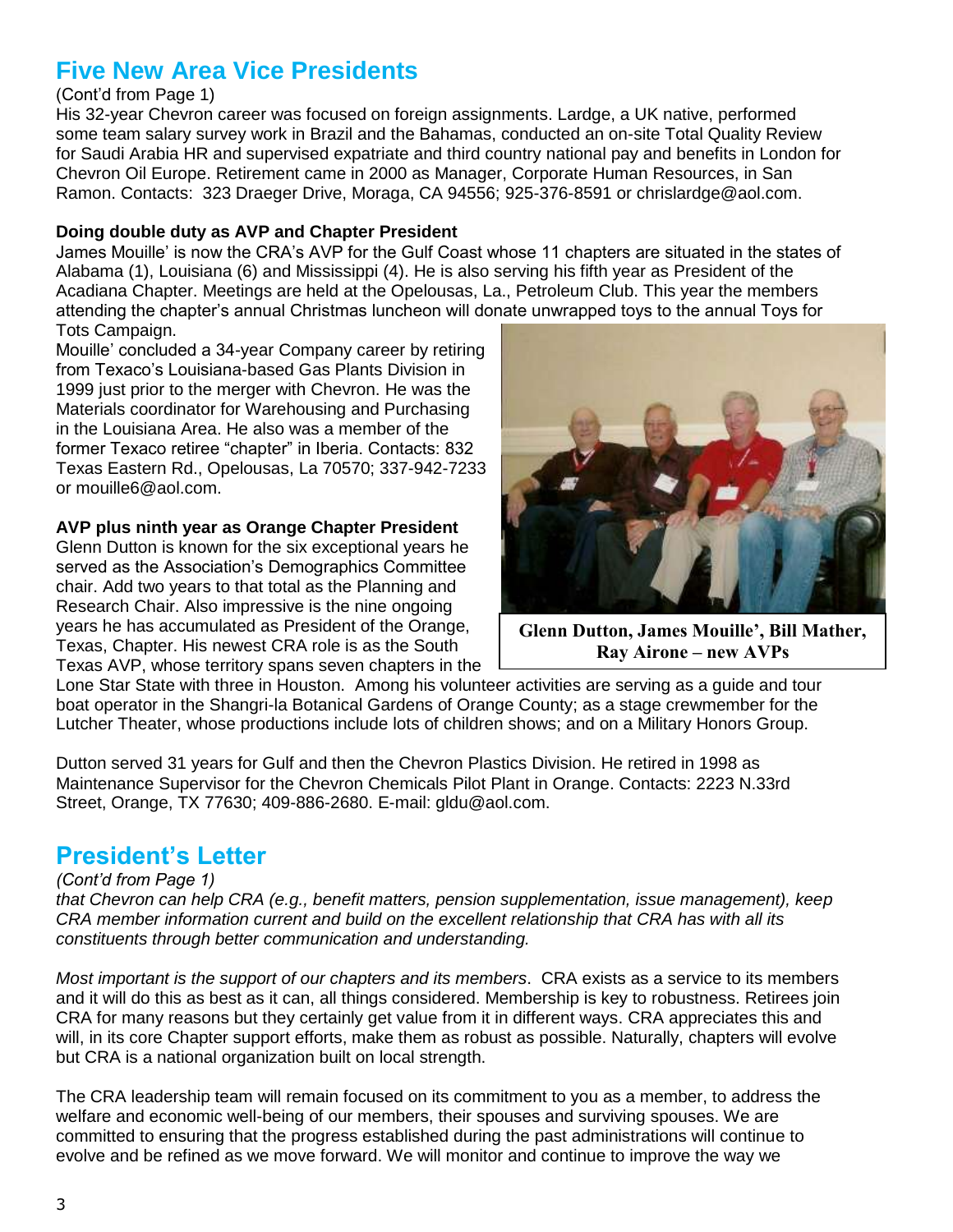conduct our business. Our goal will be to maintain a high level of efficiency, both as it applies to the costs of doing business and to the process. We recognize there is a strong social aspect to our Association and we will work to make our meetings productive and enjoyable.

We will meet with Chevron Management in November to discuss CRA matters and continue to build relationships. For example, Chevron recently has provided both legal and insurance expertise on CRA policies.

We are looking forward to a very active year and to serving the needs of our fellow retirees. Please feel free to contact me at any time about any of the above matters.

Sincerely,

Vic Revenko [revenkoCRA@aol.com,](mailto:revenkoCRA@aol.com) 16 Deer Park Ave, San Rafael, CA 94901, (415- 453-3679) \_\_\_\_\_\_\_\_\_\_\_\_\_\_\_\_\_\_\_\_\_\_\_\_\_\_\_\_\_\_\_\_\_\_\_\_\_\_\_\_\_\_\_\_\_\_\_\_\_\_\_\_\_\_\_\_\_\_\_\_\_\_\_\_\_\_\_\_\_\_\_\_\_\_\_\_\_\_\_\_\_\_

# **2011 CRA Public Service Awards**

### **Public Service Awards to Alabama, Ohio retirees**

The proud winners of the 2011 Chevron Public Service Awards were announced at the Houston Annual Meeting. They are Hollis Hayes of Birmingham, Alabama, and John Hamilton of Worthington, Ohio. Both award recipients received their certificates from Chevron Chairman John Watson.

During a 14-year span, the Company-sponsored program has recognized outstanding volunteerism that was performed in local communities by CRA retirees, surviving spouses and chapters. No individual chapter award was given this year.

Each awardee also receives a public awareness certificate and a \$1,000 Chevron contribution to be given to a non-profit organization of their choice. Program coordinator for the CRA is Public Affairs Committee Chair Skip Rhodes.

### **JOHN HAMILTON**

John Hamilton, some of whose volunteer work were previously featured in ENCORE, was nominated for the Public Service Award by Bill Mather of the



**John Hamilton, CEO John Watson, and Hollis Hayes**

Chevron Unaffiliated Chapter. Hamilton's remarkable volunteer work has taken him from the inner city of Columbus and prisons of Ohio to a church in Harlem and flood ravaged cities in Mobile, Ala., and Gulfport, MS.

### **An impressive multiple list of accomplishments:**

• Yearly he leads volunteers on a RTCO (Rebuilding Together Central Ohio) "Christmas in April" project to help a fellow senior with needed home repairs. Hamilton says he will only stop doing that when he no longer can hold a hammer.

• An elder of the Presbyterian Church USA he has performed an overwhelming list of humanitarian accomplishments. For 24 years he's mentored high school and college students at Safe, Warm and Dry, which is a summer work camp in West Virginia. At that location, he encourages them to serve others by doing home maintenance and repairs.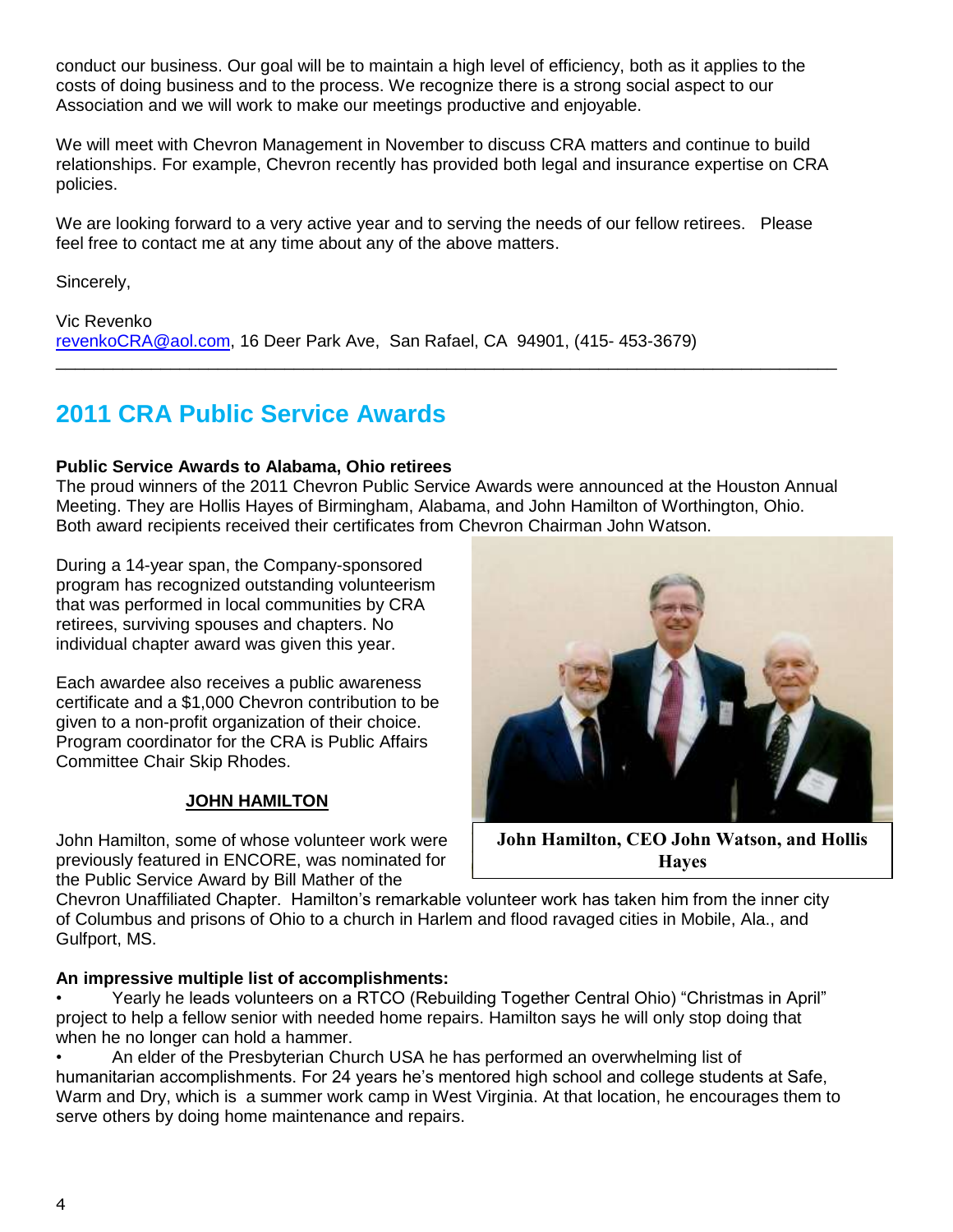• Each Thursday he and a handful of volunteers go through boxes of medical supplies donated by Ohio Health and Mount Carmel hospitals. They scrutinize bandages, gloves, packs and pads for quality and expiration dates to ensure the safety of products.

• He helps prisoners released from jail find jobs and sometimes hosts them in his home.

• Some other projects in the past 20 years were spearheading a bicycle giveaway to provide 453 bikes for underprivileged youth; developing a five-acre community garden to grow vegetables for those in need and serving on the boards of the Near Northside Material Assistance Program, the Traynor Halfway House for Women, Orient Prison Ministry Coalition, Worthington Partnership of Habit for Humanity and the Warden's Community Advisory Board of the Women's Pre-Release Center.

• Also for 20 years, he has gathered furniture and appliances for an inner city ministry and regularly donated platelets and plasma to the Red Cross.

• Hamilton has helped fill trucks with donations for flood victims in the Gulf Coast area and has made five trips to help with rebuilding efforts.

• He collected food and clothing to send to Honduras for victims of Hurricanes Hugo and Mitch.

• He has also been an active participant in the Chevron Humankind Matching Gift Program with his fundraising for Worldwide Humanitarian Aid Inc. in Columbus, Ohio.

As for his honors, it was the Mayor of Columbus Award in 1988, Presbytery of Scioto Valley Peacemaking Award in 1995, Metropolitan Area Church Council "Living Faith Award" in 1997, Ohio Department of Corrections Gold Star in 2003 and the Good Neighbor Award from the Worthington Community Relations Commission in 2010.

One year after his U.S. Navy tour of duty, he went to work in 1947 at a Gulf Service Station in Worthington and bought it a year later. In 1957, Gulf hired him as a Company representative in Michigan and transferred him to Columbus in 1968. He took early retirement at age 58.

### **HOLLIS HAYES**

Tom Boaz, President of the Association's Birmingham Chapter, says, "Hollis and Imogene have been active and valuable members of the Birmingham Chapter for 25 plus year, serving in many capacities as needed."

### **Varied volunteer achievements**

His multiple local community accomplishments have been impressive. As a starter, he is a charter member of the Friends of Hoover (1992), an organization dedicated to the promotion of the City of Hoover, where he was Vice President and President (1995-97). He was elected to serve in the inaugural session of the Alabama Silver Haired Legislature (1993-96), a body that assisted the State Legislature on local bills enhancing the lives of seniors. With New Horizons (1994-95), a senior citizen group, he served in every capacity from VP to President.

Awards are nothing new to Hayes. He was honored in July 2010 by the Hoover Chamber of Commerce as a role model in the community. In 2002, he was named the first Volunteer of the Year for his instrumental work in bringing the Aldridge Public Gardens to fruition in the City of Hoover. In 1998, he received the Chester Freeman Lay Citizen Award for outstanding service in the cause of Recreation and Parks in Alabama.

### **Thirty years with Gulf Oil**

Upon graduating from Louisiana Tech in 1950, he joined Gulf Oil Corporation as sales engineer in the Industrial & Commercial market in the Shreveport, Louisiana District. Future I&C assignments took him to Nashville, New Orleans and Atlanta until he was sent to Birmingham in 1967 as Area Manager for the I&C market in Alabama, Mississippi and Southwest Tennessee. He retired in 1980.

\_\_\_\_\_\_\_\_\_\_\_\_\_\_\_\_\_\_\_\_\_\_\_\_\_\_\_\_\_\_\_\_\_\_\_\_\_\_\_\_\_\_\_\_\_\_\_\_\_\_\_\_\_\_\_\_\_\_\_\_\_\_\_\_\_\_\_\_\_\_\_\_\_\_\_\_\_\_\_\_\_\_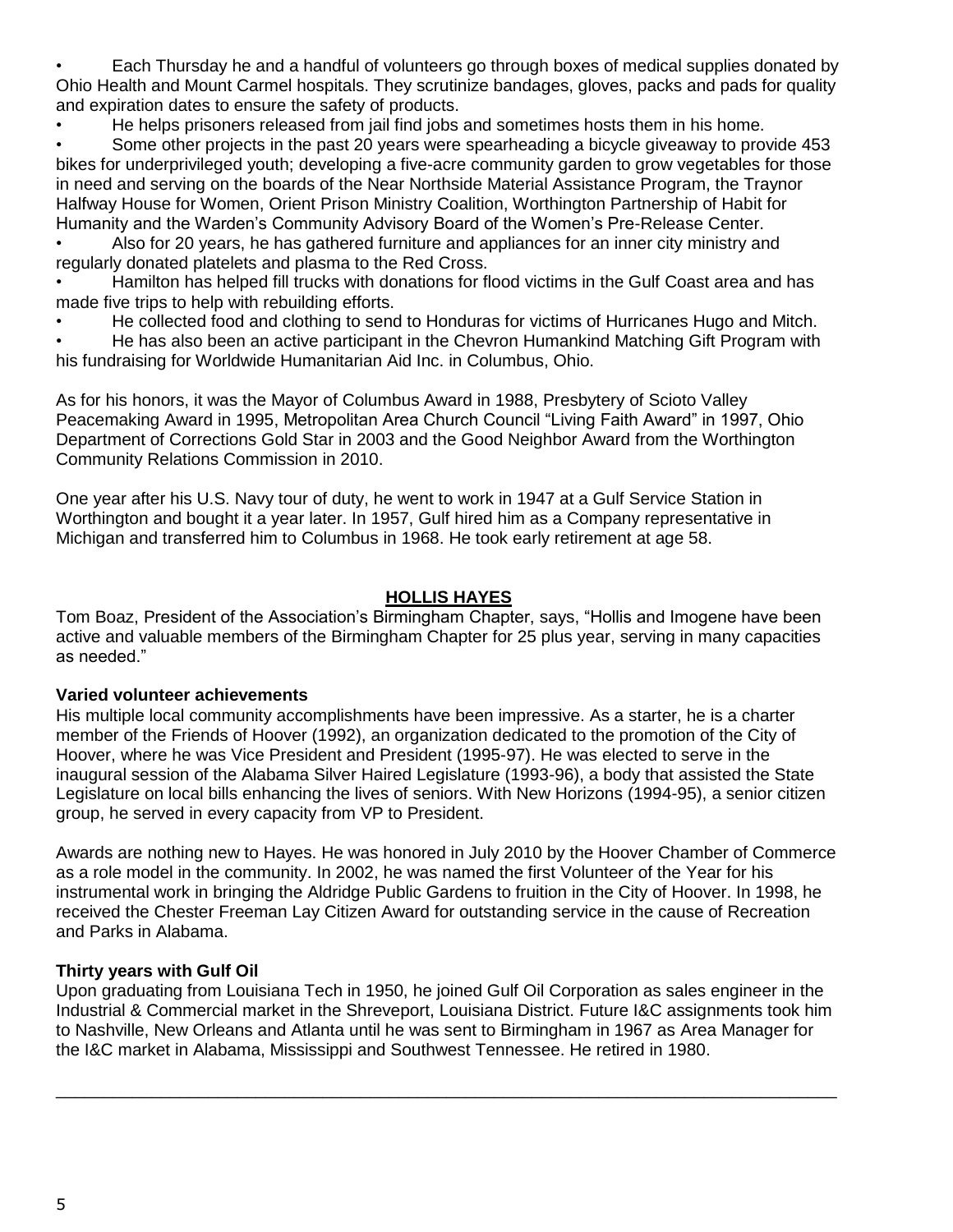# **CRA News Briefs**

## **New Planning & Research Committee Chairman**

William Schultz of Novato, Calif., has been appointed the Association's new Planning and Research Committee Chairman. He retired from Chevron Oronite in 2004 as Vice President of Technology at the Richmond Technical Center which is adjacent to the Richmond Refinery in California.

His 38-year career with Chevron Chemical/Oronite included 25 years in Chemicals Management (Finance, Additives, Aromatics) plus 10 in IT – Applications Development and Operations Management -- and 3 in Process and Reservoir Engineering. Included in his assignments were two years as President of Chevron Do Brazil in Sao Paulo. His retirement volunteerism has encompassed three years as treasurer of the CRA's Marin Chapter and Board President of the First Presbyterian Church in San Rafael.

### **Bateman is Host City Chair for 2012 Annual Meeting**

The CRA has appointed Jim Bateman as the new Host City Chairman for the May 19-21, 2012 Annual Meeting in Sacramento, Calif. Bateman is a long-term Association member whose current membership includes the Sacramento, San Francisco, East Bay and Santa Clara Chapters. He formerly served a six-year term as the Association's Benefits Committee Chair and was the Santa Clara Valley vice president and a San Francisco board member.

His Chevron career spanned 38 years, excluding three years in France as an active staff sergeant in the U.S. Army Air Force. Based in San Francisco, Bateman retired in 1992 as the Manager of Refining for Chevron USA with responsibility for eight U.S. refineries.

### **Saving lives as EMT in Arizona, Minnesota**

Bob Dahlsgaard is in his fifth year as President of the 30-member Southern Arizona Chapter in Tucson. One of the highlights of his 36-year Texaco service was in Tashkent, the capital of Uzbekistan, where he was General Director of a UZ-Texaco joint venture. His three-year assignment involved the manufacturing of lubricants for the Tashkent refinery. He retired in 1999 from Texaco in Tashkent.



**Volunteers Bob Dahlsgaard and Carl Pataky**

Dahlsgaard is a licensed EMT (Emergency Medical Technician) in Arizona and Minnesota. As a volunteer during the summer months, he runs an EMT ambulance unit in Outing, Minn. He says, "At that location we get 200 calls for an ambulance and 52 "911" calls per year. My role is as a first responder. I am proud that I personally have saved the lives of a couple of people."

### **Retiree is Electric Car Celebrity at age 84**

James Brazell, a member of North Carolina's Blue Ridge Chapter, received prime attention from his hometown daily newspaper

in Asheville "when he became the first person in Western North Carolina to own a Chevrolet Volt, which is a four-door, midsized electric-hybrid vehicle." What's more, he drove the new Volt some 500 miles from a Virginia dealership near Washington, D.C. to his home.

A Texaco retiree, Brazell says, "At 84, you don't know how long you'll be around. I wanted to get an electric vehicle and enjoy it while I can. The Volt is in such demand that I had to wait from July 27, 2010 to Feb. 20, 2011 to get one." He admits to driving his new hybrid at 75 miles per hour, which is the state's speed limit. His very first vehicle was a 1940 Ford two-door and his last gas-powered car was a 1998 Buick Park Avenue, which he donated to a local national Public Radio Station.

His Texaco career extended from 1950-1988. He retired as Staff Director, Exploration and Producing, for the Company's Executive Committee, which was comprised of the CEO, President and Senior Vice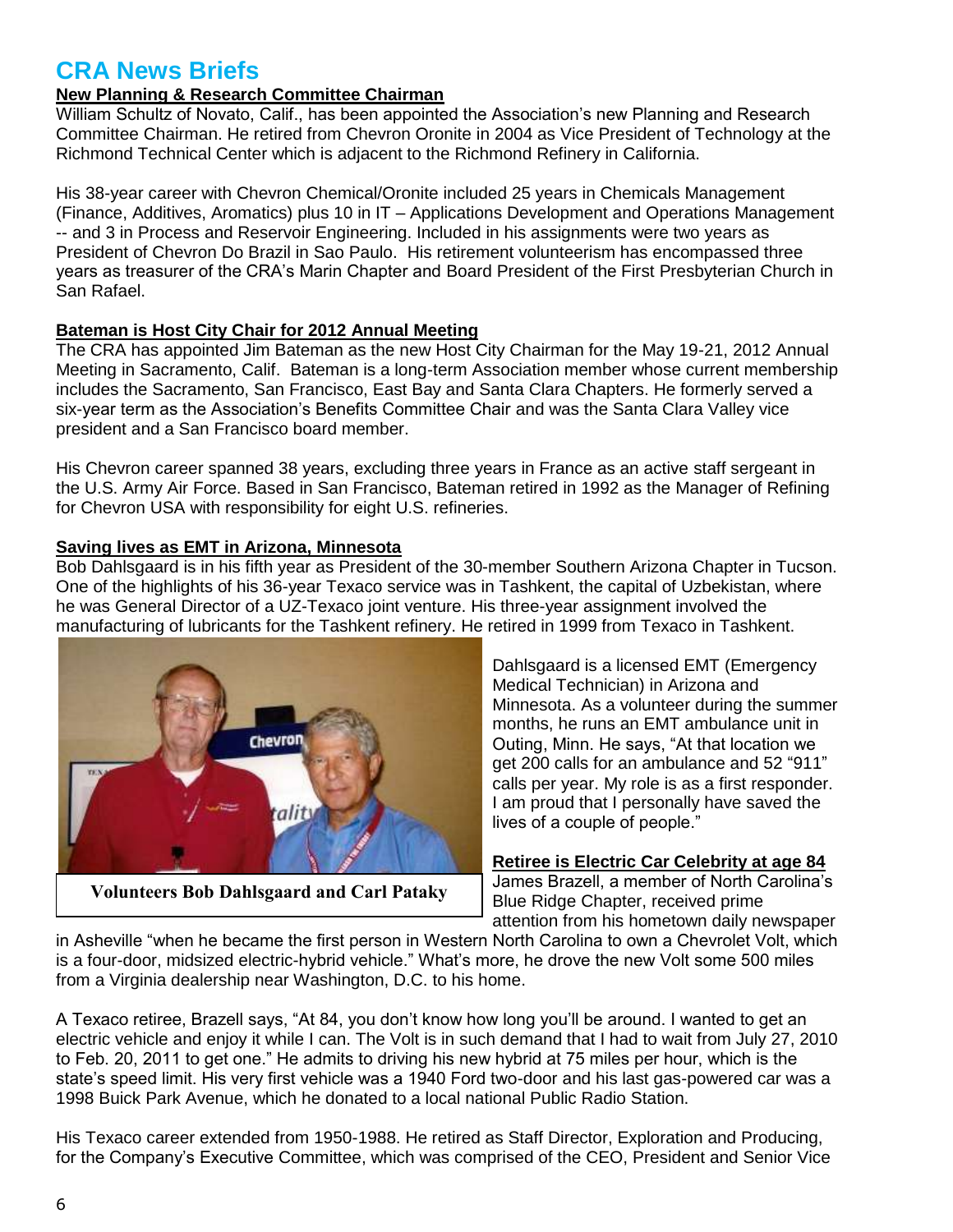President at corporate headquarters in Harrison, New York. Early in his Texaco career, while based in Oklahoma, he earned a Petroleum Engineering degree at the University of Tulsa and later he passed the Oklahoma Bar for a law degree.

### **Pataky teaches classes at El Paso Military Base**

Carl Pataky is a busy retiree in the border town of El Paso, Texas where for the last three years he has been President of the El Paso Chapter, which has a paid membership of 22 retirees.

What has kept him busiest the last six years are his part-time teaching assignments. He teaches two classes on intermediate algebra and introduction to statistics per week and per term for Park University. Headquartered in Park, Missouri, that institution operates about 46 small campuses across the U.S., which are located on various Army and Air Force military installations. Classes taught by Pataky are at Fort Bliss in El Paso.

Pataky explains, "At the Park University campus the military personnel are offered an opportunity to not only continue their education but to earn a Bachelor's degree. Classes also are open to all military spouses and to a few members of the general public. Most students are in their 30s and 40s."

He also has done volunteer tutoring in algebra to students at an El Paso high school. Concluding a 28 year career at Chevron's El Paso Refinery, Pataky retired in 2002 as a chemical engineer.

# **Establishing a New CRA Chapter**

In October 2010, Rudy Treml, Area Vice President for the South Atlantic Seaboard Area (SASA), started to explore the possibility of establishing a CRA retiree social group in the Miami, Florida area. First order of business was to have Demographics Chair Frank Coe create a retiree list within a 30-mile radius of the former Texaco Coral Gables LA/WA (Latin America/West Africa headquarters). The list was sent to Bill Mather, Unaffiliated Chapter Chair, to determine if any of his members were located within this radius.



**Rudy and Judy Treml, left, greet the Members of the new South Florida Chapter**

The efforts produced one name, Martha Hughes, a retiree from the Texaco LA/WA office. Rudy contacted Martha who thought, "having a retiree social group in the Miami area would be received well by fellow Chevron/Texaco retirees." Martha agreed to have an exploratory meeting at her home to determine retiree interest. Rudy responded by sending out 100-plus invite letters and Martha called fellow retirees. Enter Skip Rhodes, Public Affairs Chair, who was called upon to determine the status of the TX LA/WA headquarters office. The rest is history as the Social Group was formed and began meeting numerous times while expanding its membership.

### **Group first of its kind in CRA**

In January 2011, retirees from Chevron and legacy companies formed the South Florida Social Group (SFSG), the first in the CRA. Thanks to the efforts of Mary Lou Baugher, CRA Secretary, the first CRA SFSG was recognized shortly thereafter on the CRA website. The new SG was given guidelines by Rudy and CRA President Ernie Breaux as to the membership level needed to become a chapter. At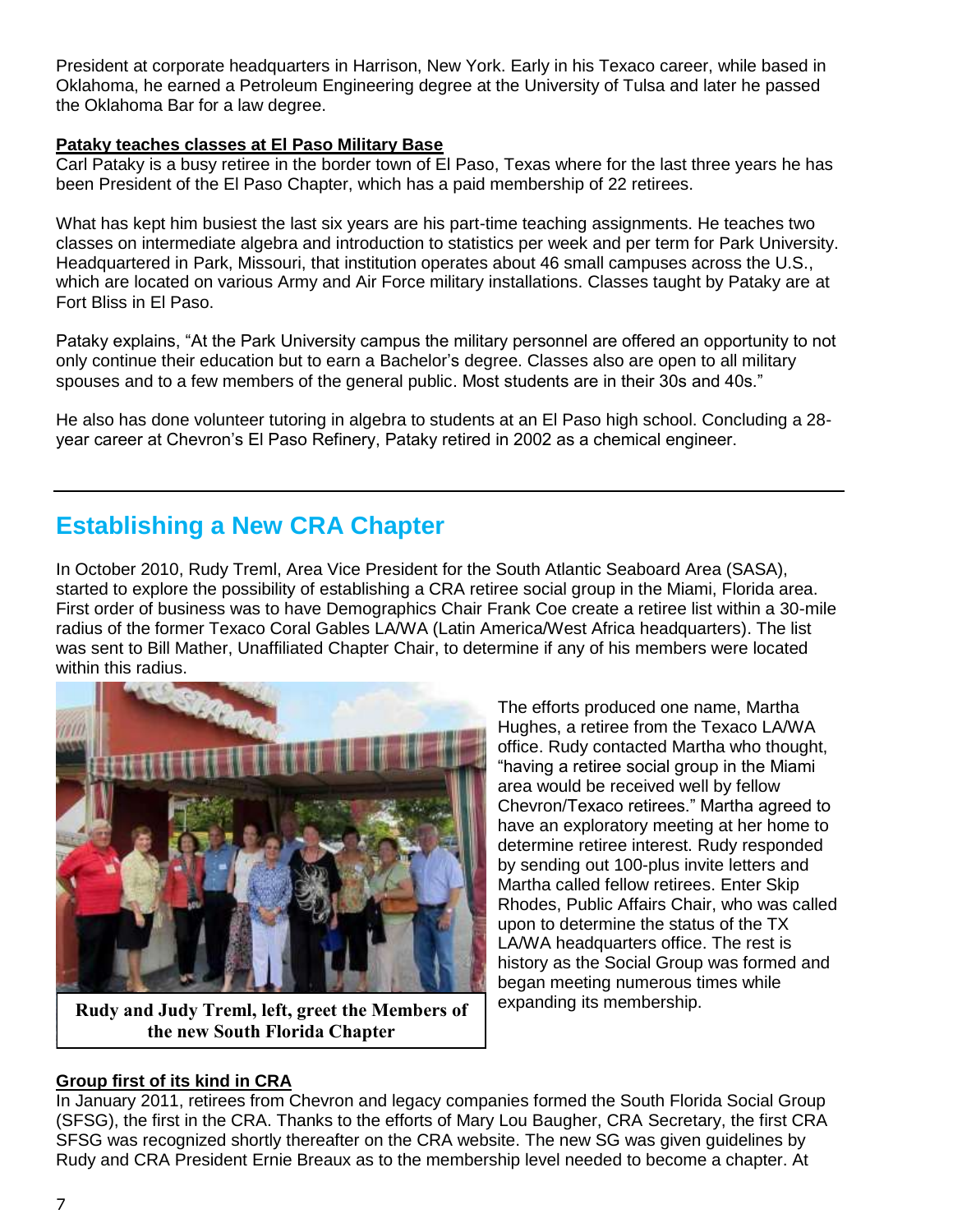that time, members or pioneers of the SFSG were Daniel Chiron, Hector Cora, Anne Healy, Martha Hughes, Dana Israel, Derek Lyth, Rudy Treml and Luis Weiss. A UNOCAL retiree, Weiss was unanimously elected the Social Group leader.

The new SG started working immediately to expand membership with several mailings and personal contacts. The entire SG was involved in this membership drive. Accordingly, on April 19, the South Florida Chapter, as the CRA's newest chapter, was recognized by the Association with an initial membership of 44 retirees and spouses.

Subsequently, at the mid-May CRA Annual Meeting in Houston, Rudy announced to all attending Directors that the South Florida Chapter had been formed in the SASA Area. He also introduced and received an affirmative vote to change the CRA PP&M to recognize Social Groups within CRA.

### **Inaugural chapter meeting in Miami restaurant**

On June 18, the South Florida Chapter held its inaugural chapter meeting at a Miami restaurant. The luncheon saw retirees, who were getting together for the first time since retirement, renew friendships, make new friends and learn about the CRA. Rudy, as the first guest speaker, explained the overall CRA organizational structure, goals, benefits and other valuable information.

The business meeting concluded with the election of Chapter officers for 2011-12. They are Luis Weiss, President; Derek Lyth, Vice President; and Diana Israel, Secretary.

### **New chapter develops and launches website**

Weiss proceeded in July, as the Website Administrator, to develop and launch the first South Florida Chapter website at: [http://www.crasouthflorida.com.](http://www.crasouthflorida.com/) In doing so, Weiss said, "The main purpose of this website is to share information, connect members and hopefully reduce Chapter administration costs." His website will provide chapter news with links to the CRA website, Chevron related websites and other areas related to various retiree benefits. In addition, there are many links to various Health and Nutrition related websites – plus links to some of the main attractions in South Florida.

Rudy commented, "The South Florida Chapter is off to a great start. And it must be recognized that it was two volunteers who made it all happen. Martha Hughes was the initial spark and Luis Weiss has kept members looking forward with his leadership skills."

\_\_\_\_\_\_\_\_\_\_\_\_\_\_\_\_\_\_\_\_\_\_\_\_\_\_\_\_\_\_\_\_\_\_\_\_\_\_\_\_\_\_\_\_\_\_\_\_\_\_\_\_\_\_\_\_\_\_\_\_\_\_\_\_\_\_\_\_\_\_\_\_\_\_\_\_\_\_\_\_\_\_

## **Benefits Corner by Al Horan**

### **Medical care treatment outside USA**

In this article, I will cover medical care services provided outside the United States. Recently, I was

contacted by an organization that arranges for an individual policy, which delivers medical treatment abroad. The objective of this arrangement is for the patient to receive quality care at a significantly reduced cost. The countries we discussed were India, Thailand and Singapore.

Now let's look closer at the proposal. Firstly, many providers of medical insurance restrict coverage to emergency medical care only if the insured is treated abroad. In the case of Medicare it only covers the U.S. Secondly, depending upon the country, the level of care can vary a lot. When I worked for Caltex, I visited hospitals in Africa and Asia. I also was



**BENEFITS COMMITTEE TEAM Herb Farrington, Bill Dodge, Al Horan, Linda Bulla, and Virginia Benfield**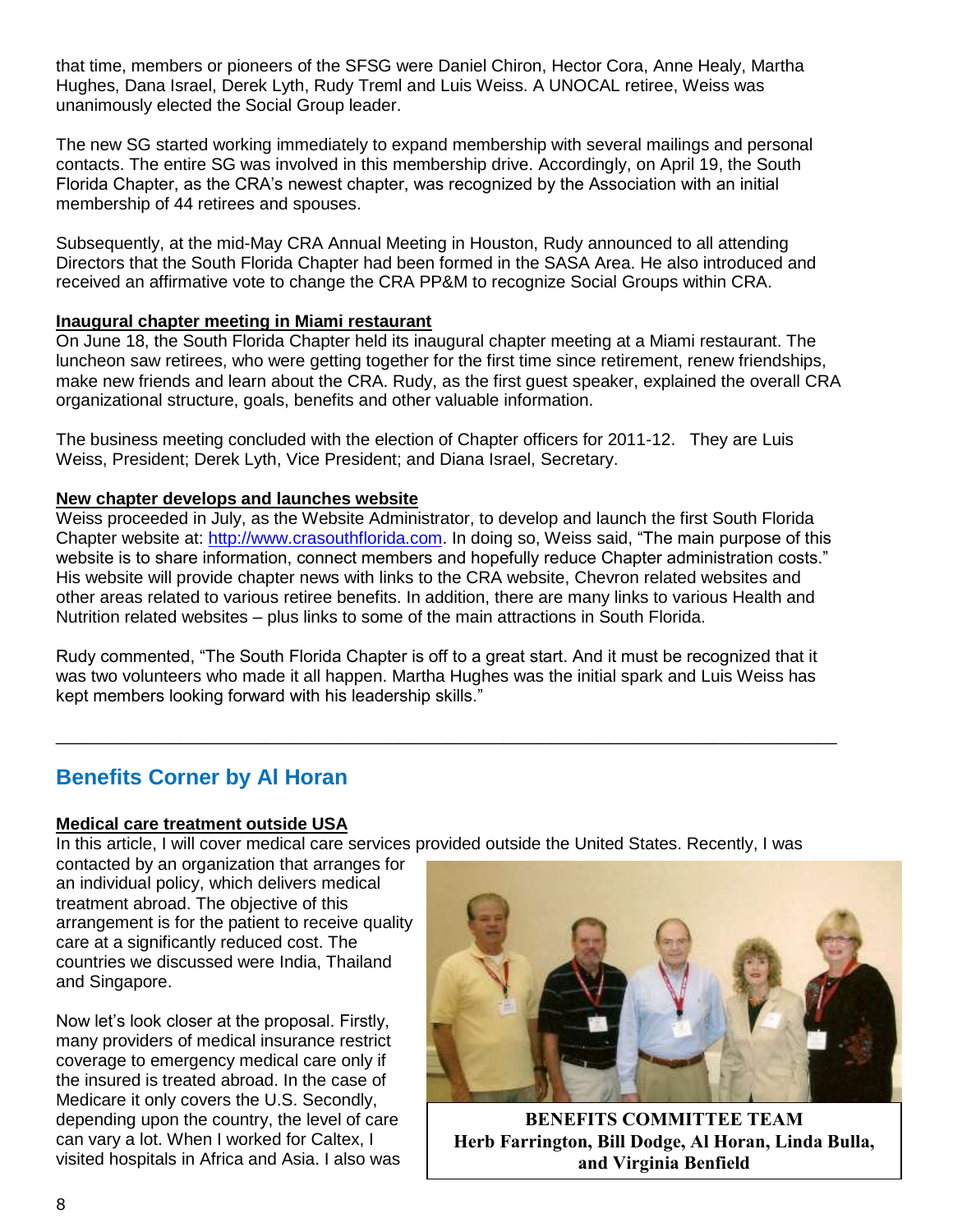treated in Bahrain and The Philippines. The medical care I received was good although the medical facilities did not have sophisticated diagnostic equipment like most U.S. hospitals.

### **Level of care, quality of facilities varies**

In the case of hospitals I visited in East Africa, the level of care and quality of the facilities were substandard. I also noticed that in countries where the level of care and quality of the facilities were good, generally the level of aftercare that a patient received following a major procedure was limited. Finally, I found that many doctors in foreign countries are not as likely as U.S. doctors to openly discuss with patients their medical conditions.

Caltex's medical advisor advocated treating American expatriates and their family members having major medical problems in the U.S. But emergencies requiring immediate attention were generally treated overseas. Likewise, non-life threatening conditions were generally treated in-country.

### **Surgeon skills good in most developed nations**

Our doctor generally felt the skills possessed by surgeons in most developed nations were good. However, he was concerned about the rate of infection in tropical areas and the level of aftercare following surgery. Whenever possible, we would transport an individual to the U.S. via a commercial airliner. Also the individual would usually be accompanied by a medical person.

When a commercial carrier could not be used, we transported the individual via air ambulance. Air ambulances are expensive because they are specially equipped plus they have medical staff on board. I can recall evacuating an individual via air ambulance from Asia to the U.S. at a cost of approximately \$125,000.

The final area I would like to cover is traveling overseas on pleasure. I always enjoyed visiting other countries. However, depending on the country there could be issues to be aware of before embarking on a trip. When traveling to developing nations it is always important to address the area of medical care in advance because of challenges that can be faced.

### **Information sources available regarding health issues**

A good source of information is the "Yellow Book 2012" which was written by the Center for Disease Control (CDC). It is available from Barnes & Noble or Amazon.com at a cost of approximately \$30. Also it is possible to obtain valuable information from the Federal Government by visiting the CDC's website [\(www.cdc.gov/travel\)](file:///C:/Users/Dennis/Desktop/www.cdc.gov/travel) for health issues, including the location of local clinics; and the U.S. State Department's website (www.state.gov) for country profiles, travel advisories and contact information for U.S. Embassies/Consulates.

It also is a good idea to take extra copies of your medical records, including a record of your inoculations, i.e. certifications of vaccinations are required by some countries (for more information visit U.S. Department of Health and Human Services' website www.hhs.gov).

Lastly it would be advisable to carry a medical travel kit with you especially if you will be visiting less developed countries. Typically, a kit should contain first aid supplies and over the counter medications for stomach problems, etc.

### **Overseas Chevron medical insurance covers emergency care only**

While traveling overseas your Chevron medical insurance will cover emergency care only. This includes ground and air ambulance if appropriate emergency services, as determined by United Health Care (UHC), are not available in the immediate area. Transport is to the nearest medical facility that can reasonably be expected to render emergency care. Non-emergency medical services and travel expenses are not covered by UHC.

Remember that Medicare does not provide coverage while you are outside the U.S. If you will be temporarily relocating to a foreign country, you may wish to look into individual supplemental medical coverage for non-emergency care. This type of coverage is available through an insurer like BUPA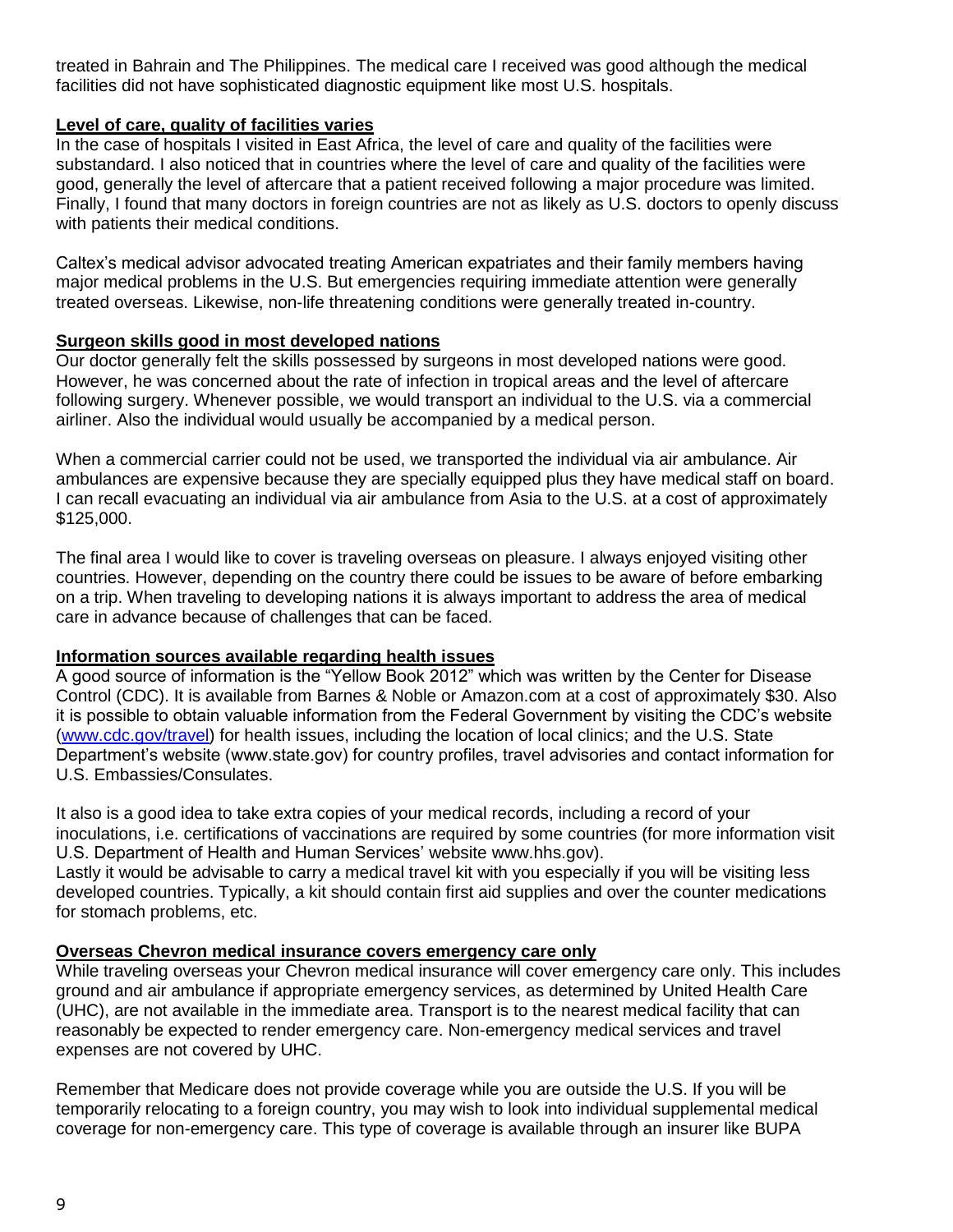(their website is global.ihi.com). This insurance would not be sponsored by Chevron and you would not receive a company contribution towards individual plan coverage.

### **Contact Chevron Service Center if permanently relocating overseas**

If you will be permanently relocating to a foreign country, you should contact Chevron's Service Center within 31 days of your move to inquire about plan coverage. You can reach a customer service representative who can advise you of your plan options at 1-888-825-5247.

However, Medicare-eligible retirees who travel to the U.S. for medical services should have Medicare Part A and Part B in place. This is because for services obtained in the U.S. the Chevron plan will pay benefits based on Medicare being your primary coverage. If you do not have Medicare Part A and Part B, your claims will be paid by UHC as though Medicare paid its share of the cost for services. Therefore, your UHC coverage will pay only a small portion of the remaining cost as the secondary insurer.

I realize this article merely contains an overview of foreign travel and medicine. Therefore, feel free to contact me if you have questions.

\_\_\_\_\_\_\_\_\_\_\_\_\_\_\_\_\_\_\_\_\_\_\_\_\_\_\_\_\_\_\_\_\_\_\_\_\_\_\_\_\_\_\_\_\_\_\_\_\_\_\_\_\_\_\_\_\_\_\_\_\_\_\_\_\_\_\_\_\_\_\_\_\_\_\_\_\_\_\_\_\_\_

Al Horan, 972-964-1787, awhoran@verizon.net

# **Five Billion Barrel Celebration**

Retirees from the Permian Basin and West Texas/NM chapters along with Chevron employees were among an estimated 500 individuals who attended the "5 Billion Barrel Celebration" and luncheon held Feb. 23 at Midland Center in Midland, Texas. The "5 Billion" represents barrels of oil equivalent produced in the region by Chevron and legacy companies. As the event's host, Chevron officials said the celebration was as much about Chevron's employees and their communities as it was about the company.



said, "We get our license from the community. We're

thankful for 85 years of history and look forward to many, many more years (in the Permian Basin)." Currently, Chevron has 650 employees throughout the Permian Basin who are overseeing 11,000 wells.

Estimates indicate the Basin holds over 100 billion barrels of original oil in place of which about 40 billion barrels of oil equivalent have been produced. Mitch Mamoulides, Chevron's Permian South Area Manager, said, "Chevron has had ownership in one of three of those barrels of oil equivalent." He added that ownership comes through Chevron or its various legacy companies that now are part of Chevron.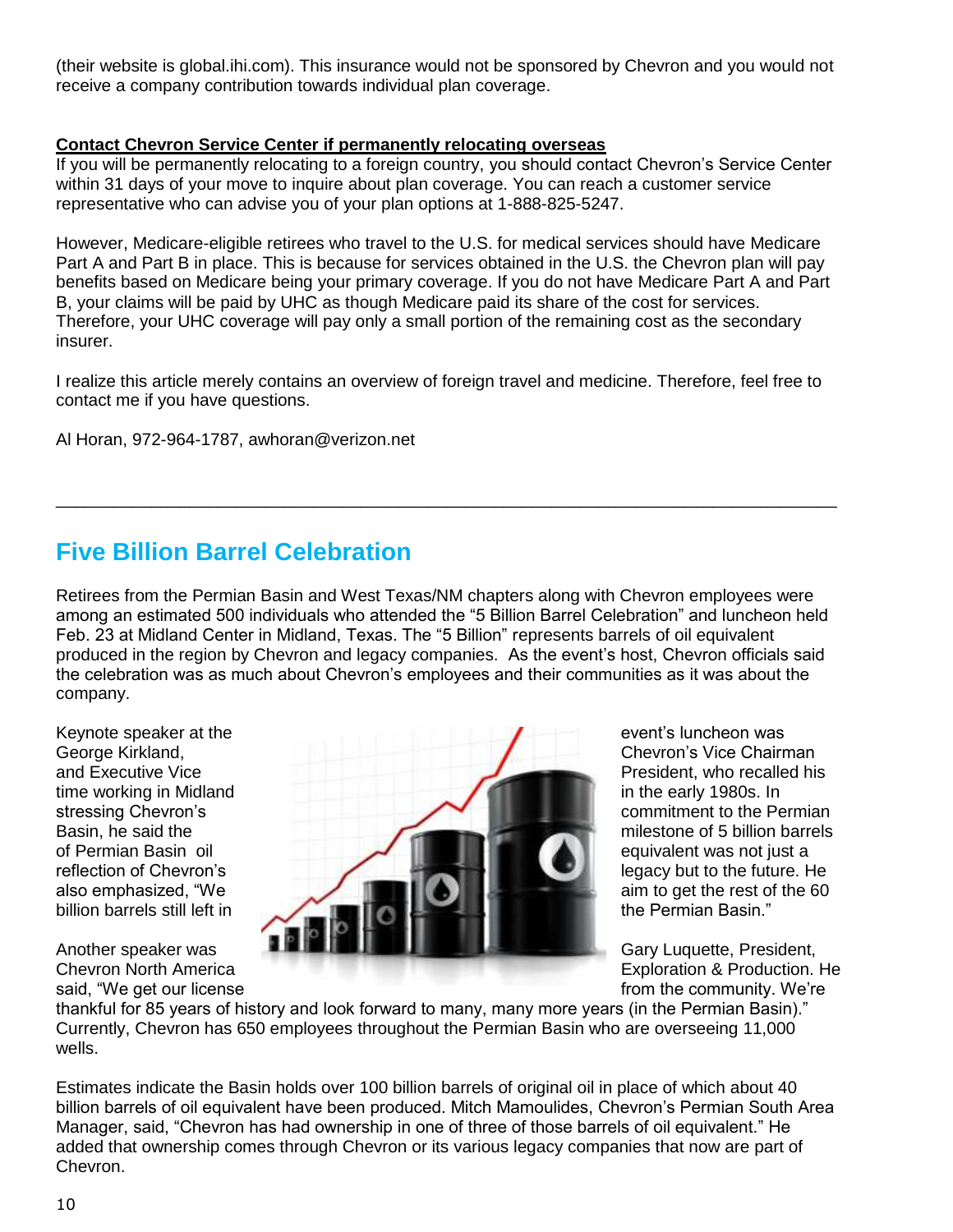At the event's closing, Chevron employees past and present were invited to put their names on the 5 billionth barrel of Permian Basin oil equivalent on display. Subsequently the Permian Basin Chapter published a comprehensive, illustrated booklet titled "Chevron in the Permian Basin – Our Legacy, Our Future, 5 Billion Barrels and Counting." All the booklet's materials were condensed, edited and compiled by Maxine Nelson, a 22-year chapter member who is its outstanding newsletter coordinator. Concluding an 18-year Chevron career, she retired in Midland in 1988 as Office Services Supervisor.

## **Chevron Retirees Association**

*The Chevron Retirees Association is not a subsidiary of the Chevron Corporation but an independent Organization of retired employees of Chevron or its predecessor companies.* For questions regarding **ENCORE** Or the CRA website, contact: Dennis Dauphin, Chair Communications Committee 1614 Girvan Court, Ocean Springs, MS 39564. E-mail: [oceansprings1@aol.com](mailto:oceansprings1@aol.com) (228)-875-7268

\_\_\_\_\_\_\_\_\_\_\_\_\_\_\_\_\_\_\_\_\_\_\_\_\_\_\_\_\_\_\_\_\_\_\_\_\_\_\_\_\_\_\_\_\_\_\_\_\_\_\_\_\_\_\_\_\_\_\_\_\_\_\_\_\_\_\_\_\_\_\_\_\_\_\_\_\_\_\_\_\_\_

For **ENCORE** story ideas, contact: Walt Roessing, Managing Editor 4817 Palm Ave #M La Mesa, CA 91942 E-mail: [wlroessing@cs.com](mailto:wlroessing@cs.com) (619) 697-9702

## **ENCORE In Memoriam:** April 2011 – June 2011

*As reported by Chevron during this period*

### **Amoseas**

Lupica, Mary Ellen., Ret. 1982

### **Caltex**

Heinzerling, Robert F., Ret. 1982 Janus, John Paul., Ret. 1986 Kohlhase, Dean A., Ret. 1977 Porges, George W., Ret. 1998

### **Chevron**

Aaron, Ivan E., Ret. 1982 Arico, Victor ., Ret. 1973 Bahrs, Edwin J., Ret. 1985 Barbee, Daniel E., Ret. 2000 Bardwell, Charles W., Ret. 1992 Barnes, Kenneth R., Ret. 1986 Beach, Virgil R., Ret. 1983 Bellamy, Edward G., Ret. 1985 Bickett, Peggy D., Ret. 1990 Black, Wanda M., Ret. 2004 Blodgett, John T., Ret. 1985 Bose, Phillip R., Ret. 1983 Bose, Martin C., Ret. 1984 Bossard, William H., Ret. 1985 Bowman, E C., Ret. 1980 Brewer, Dalton L., Ret. 1976 Briner, R C., Ret. 1992 Burgener, D R., Ret. 1982 Burrough, Charles M., Ret. 1986 Calhoun, Edna M., Ret. 1984 Campbell, Donald C., Ret. 1985 Carl, James L., Ret. 1984 Charters, Anthony L., Ret. 1986 Childers, James O., Ret. 1986

Christiansen, Frederick A., Ret. 1979 Christy, Jr., Thomas A., Ret. 1983 Codeglia, Donald R., Ret. 1982 Coderre, A H., Ret. 1981 Cole, Marta G., Ret. 1992 Corn, Cecil A., Ret. 1989 Crawford, Carl H., Ret. 1992 Daroci, Steven J., Ret. 1986 Dauber, Gene A., Ret. 1980 Demaray, Alexander B., Ret. 1984 Dent, Clifford O., Ret. 2000 Develle, C A., Ret. 1986 Devlin, Catherine M., Ret. 1992 Duet, Russell J., Ret. 1986 Duncan, Donald H., Ret. 1990 Elliott, Kenneth A., Ret. 1997 Englander, H E., Ret. 1985 Estes, R L., Ret. 1997 Ewell, Robert J., Ret. 1984 Fabiano, J C., Ret. 1985 Feilen, John T., Ret. 1980 Finger, Jr., George H., Ret. 1983 Fleishman, E K., Ret. 1983 Formoso, Frank ., Ret. 1988 Gawlik, Otto L., Ret. 1991 Gibson, Douglas H., Ret. 1977 Gilbert, Richard H., Ret. 1976 Graham, Jr., Alvin K., Ret. 1987 Graves, Vernon P., Ret. 1977 Grey, J R., Ret. 1986 Griffin, Sylvester G., Ret. 2010 Hance, John C., Ret. 1985 Hansen, A C., Ret. 1985 Hansen, Rollin R., Ret. 1983

Hatfield, Delbert E., Ret. 1974 Haughn, William E., Ret. 1973 Hiller, Robert B., Ret. 1982 Houser, D W., Ret. 1984 Howard, Jr., William E., Ret. 1991 Hughes, J D., Ret. 1990 Jenkins, Paul E., Ret. 1991 Jones, Edwin D., Ret. 1997 Kane, John V., Ret. 1986 Keshishian, Harry C., Ret. 1985 Kloppenburg, Herbert G., Ret. 1986 Kness, A E., Ret. 1985 Kroncke, George A., Ret. 1986 Lamb, Chester A., Ret. 1974 Larsen, George E., Ret. 1986 Linke, William A., Ret. 1991 Lynch, James E., Ret. 1992 Malidore, Sr., J W., Ret. 1982 Mandel, F M., Ret. 1986 Marotz, Leland A., Ret. 1983 McCarley, J K., Ret. 1982 McCarty, June W., Ret. 2004 McClusky, T C., Ret. 1981 McGreevy, Richard A., Ret. 1989 McLaughlin, John F., Ret. 1977 Meadows, M M., Ret. 1987 Meeks, Jr., Martin ., Ret. 1986 Meyer, I T., Ret. 1981 Miller, Harold E., Ret. 2002 Miller, Jr., W B., Ret. 1982 Morgan, Evelyn J., Ret. 2006 Morrison, Bobbie D., Ret. 1985 Moser, Beverly P., Ret. 1990 Mudgett, Charles F., Ret. 1976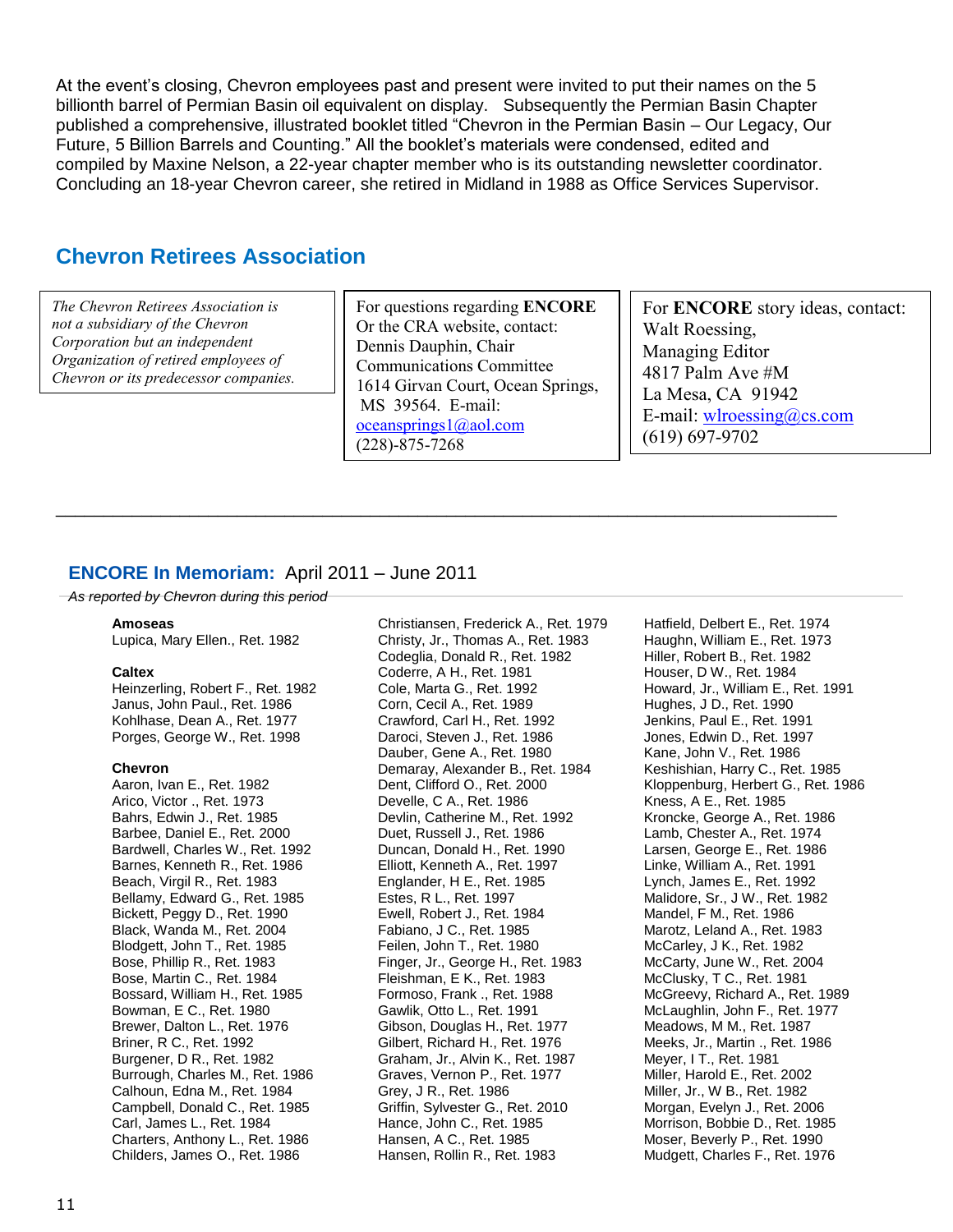Nerbak, Frank J., Ret. 1978 Nestrud, Maurice J., Ret. 1974 Ocampo, Antonio ., Ret. 1991 Oconnell, T P., Ret. 1982 Okeefe, Daniel J., Ret. 1985 Pack, Robert M., Ret. 1999 Paff, Lloyd R., Ret. 1987 Petch, Steve J., Ret. 1984 Phelps, B D., Ret. 2006 Pickett, Burdette A., Ret. 1977 Pryor, Howard O., Ret. 1990 Quigg, James G., Ret. 1973 Raines, Robert J., Ret. 2004 Raumer, Guy ., Ret. 1992 Rawie, Charles H., Ret. 1985 Rawlings, Jack E., Ret. 1982 Roan, Philip J., Ret. 1982 Rossi, Louis ., Ret. 1979 Roth, Clevin L., Ret. 1986 Rourk, R I., Ret. 1986 Ruh, V G., Ret. 1985 Ruport, Sr., D O., Ret. 1986 Ryan, James E., Ret. 2000 Ryder, Hughie ., Ret. 1998 Scherer, R H., Ret. 1984 Scribner, Curtis D., Ret. 1990 Sechrest, Jr., A B., Ret. 1983 Shurts, Robert G., Ret. 1985 Siegrist, James L., Ret. 1986 Simmons, Jr., William M., Ret. 2002 Skolaski, James B., Ret. 1991 Smith, Stanley T., Ret. 1992 Sodestrom, R A., Ret. 1972 Speakman, Theodore ., Ret. 1977 Spencer, Robert S., Ret. 1993 Spiering, Lyle H., Ret. 1985 Stevens, Don E., Ret. 1975 Stevens, Sr., James T., Ret. 1977 Stewart, Bernice E., Ret. 1970 Strawn, Garry L., Ret. 1996 Stroope, Gisela M., Ret. 1985 Summers, J F., Ret. 1990 Taylor, Virgil R., Ret. 1981 Toler, Jr., W O., Ret. 1985 Turner, Arthur H., Ret. 1984 Tyner, Carl E., Ret. 1973 Wacker, R V., Ret. 1983 Waksdale, D F., Ret. 1992 Wanat, William ., Ret. 1986 Watkins, Amoree C., Ret. 1973 Williams, Daniel A., Ret. 1973 Wilson, Edward L., Ret. 1992 Wood, Dalvin J., Ret. 1986 Yee, Jaye K., Ret. 1992 Yuill, Jerome G., Ret. 1975 Zirkle, H W., Ret. 1990

### **Getty**

Bailey, Lyle C., Ret. 1985 Britton, Guy J., Ret. 1977 Bruner, Vernon B., Ret. 1985 Bural, Oliver D., Ret. 1993 Carr, Clyde D., Ret. 1982 Ficklin, Frank W., Ret. 1984 Frey, Rex L., Ret. 1984 Garland, John J., Ret. 1985 Goodwin, Chester R., Ret. 1979 Haskin, Ivan K., Ret. 1992 Hood, Everett F., Ret. 1984 Landye, Jack ., Ret. 1981 Lange, Glenna M., Ret. 1979

Lavow, Lee A., Ret. 1996 Lawson, James B., Ret. 1981 Martin, Leo A., Ret. 1983 McHugh, Leo P., Ret. 1983 Melfah, John A., Ret. 1994 Murdock, Charles A., Ret. 1996 Oday, Donald J., Ret. 1985 Selves, John L., Ret. 1988 Silvey, Ray L., Ret. 1986 Trull, Daniel A., Ret. 1977 Wood, Ronald H., Ret. 1978

### **Gulf**

Acheson, Willard P., Ret. 1985 Andrus, Jr., Edward ., Ret. 1977 Arigo, Anthony ., Ret. 1977 Autry, Evelyn J., Ret. 1983 Baker, Clarence W., Ret. 1979 Ball, Ellen L., Ret. 1983 Bartholomew, Earl J., Ret. 1982 Beck, Richard D., Ret. 1996 Best, Benford A., Ret. 1986 Bigelow, Jr., Tom ., Ret. 1982 Black, Loyd B., Ret. 1976 Booker, Vernon D., Ret. 1986 Booker, Robert T., Ret. 1986 Brecheen, Walter L., Ret. 1983 Broussard, Preston J., Ret. 1978 Brousseau, Jr., Henry J., Ret. 1974 Cavers, David A., Ret. 1986 Como, Peter J., Ret. 1982 Coulson, R ., Ret. 1984 Cox, Edward ., Ret. 1983 Coyne, Donald M., Ret. 1982 Davis, Donald C., Ret. 1992 Day, Duane D., Ret. 1973 Deshotels, Joseph J., Ret. 1984 Despot, Walter ., Ret. 1986 Devaney, Richard J., Ret. 1983 Devers, James J., Ret. 1992 Diggs, Holland C., Ret. 1976 Disharoon, Howard L., Ret. 1985 Duett , Jr., William F., Ret. 1983 Edwards, Edward C., Ret. 1986 Eisemann, Jr., Fred J., Ret. 1986 Eiserman, Horace J., Ret. 1983 Elliott, Jack K., Ret. 1986 Endsley, Loren S., Ret. 1983 Erskine, Herbert S., Ret. 1981 Felder, Jimmie L., Ret. 1985 Fields, Shirley D., Ret. 1999 Finley, Jr., Willis W., Ret. 1984 Fontenot, Durelle J., Ret. 1977 Ford, Charlie I., Ret. 1983 Fuller, Jr., Robert L., Ret. 1989 George, Dorothy J., Ret. 1983 Gernale, Marino C., Ret. 1995 Grant, Herbert C., Ret. 1978 Gross, Edward P., Ret. 1985 Guillory, Nathan E., Ret. 1985 Guillot, Jr., Lenzy J., Ret. 1987 Haniffy, Helen D., Ret. 1972 Hannah, Lee A., Ret. 1994 Harvey, Rebecca G., Ret. 1985 Hayden, Samuel J., Ret. 1978 Holland, Leland L., Ret. 1982 Hopkins, Thomas R., Ret. 1976 Hudgins, Jr., William T., Ret. 1982 Humphrey, Waldo D., Ret. 1983 Jacobs, Joseph A., Ret. 1981 James, Albert E., Ret. 1982

Johnson, Clarence M., Ret. 1977 Jolley, Louis B., Ret. 1985 Jones, George L., Ret. 1976 Kamann, Norman E., Ret. 1981 Kawagoe, Frank M., Ret. 1982 Kennedy, James V., Ret. 2001 Kiner, Jr., Harold W., Ret. 1975 Kirk, Edwin L., Ret. 1983 Kornfield, Glenn M., Ret. 1982 Lavan, Albert J., Ret. 1983 Lewis, Edward F., Ret. 1983 Lites, Harold J., Ret. 1985 Livingston, William S., Ret. 1983 Malicoat, Arthur F., Ret. 1983 Mathis, Vaston ., Ret. 1983 Mattone, Andrew L., Ret. 1986 Melton, Corene B., Ret. 1983 Mitchell, Francis E., Ret. 1983 Mitchell, Jack B., Ret. 1985 Morris, Garnett K., Ret. 1983 Norberg, Clarence G., Ret. 1977 Nunnelly, William W., Ret. 1985 Ogden, Maxine ., Ret. 1977 Penn, Robert M., Ret. 1977 Petersen, Case R., Ret. 1983 Pottier, Jr., William H., Ret. 1997 Reynolds, Hal F., Ret. 1990 Richard, Richard R., Ret. 1987 Ritchey, Paul E., Ret. 1985 Rooney, Anna M., Ret. 1983 Rugh, Iris E., Ret. 1978 Sandoval, Ambrose D., Ret. 1994 Sands, Robert W., Ret. 1976 Schaeffer, John D., Ret. 1983 Schmidt, Jr., Willie E., Ret. 1978 Schuetze, Donald R., Ret. 1985 Short, Alton W., Ret. 1985 Shreve, Bernard V., Ret. 1981 Smith, Joe D., Ret. 1996 Streiff, Donald F., Ret. 1985 Swenson, Henry G., Ret. 1983 Taylor, Wilbert ., Ret. 1980 Tracht, Joseph H., Ret. 1982 Trahan, James F., Ret. 1980 Turlich, Glenn A., Ret. 1996 Valley, Max K., Ret. 1982 Walker, Donald G., Ret. 1992 Wells, Dorothy E., Ret. 1978 Wells, Robert A., Ret. 1979 Williamson, Horace N., Ret. 1983 Willison, Jr., Clyde O., Ret. 1985 Yates, James L., Ret. 1978

### **MolyCorp**

Culbertson, Gerald L., Ret. 1992

### **Texaco**

Acrey, Robert H., Ret. 1991 Aden, John C., Ret. 1995 Alexander, Joe W., Ret. 1984 Axelson, Helen C., Ret. 1977 Barbour, Earl J., Ret. 1983 Benson, Jack K., Ret. 1983 Bera, Walter S., Ret. 1979 Bickers, Jr., Henry B., Ret. 1981 Bradburn, Roy R., Ret. 1977 Breaux, Harvey L., Ret. 1994 Bryant Jr., Dudley W., Ret. 1983 Carlisle, Arthur R., Ret. 1977 Carter, Terry M., Ret. 1999 Cetnarski, John S., Ret. 1983